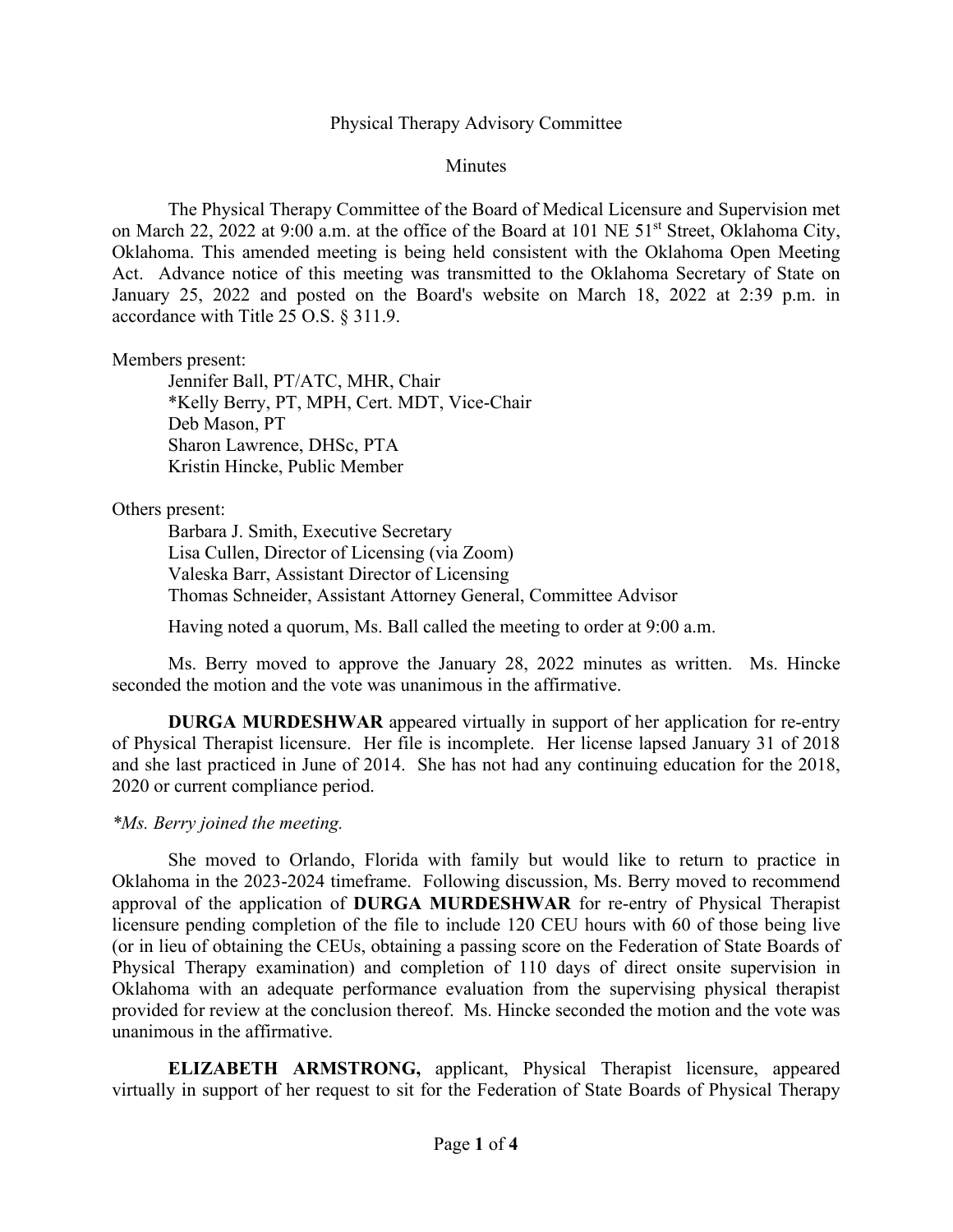exam for a third time. Following review of the study plan presented and discussion, Ms. Berry moved to recommend approval for **ELIZABETH ARMSTRONG,** applicant, Physical Therapist licensure, to sit for the Federation of State Boards of Physical Therapy exam for a third time. Ms. Hincke seconded the motion and the vote was unanimous in the affirmative.

**BLAKE JOHNSON,** applicant, Physical Therapist licensure, appeared virtually in support of his request to sit for the Federation of State Boards of Physical Therapy exam for a third time. Following review of the study plan presented and discussion, Ms. Mason moved to recommend tabling the request of **BLAKE JOHNSON**, applicant, Physical Therapist licensure, to sit for the Federation of State Boards of Physical Therapy exam for a third time pending a personal appearance in May of 2022 with an updated study plan. Ms. Berry seconded the motion and the vote was unanimous in the affirmative.

**CHRISTOPHER SMITH,** applicant, Physical Therapist licensure, was unable to appear in support of his request to sit for the Federation of State Boards of Physical Therapy exam for a third time. Ms. Ball moved to table the request of **CHRISTOPHER SMITH**, applicant, Physical Therapist licensure, to sit for the Federation of State Boards of Physical Therapy exam for a third time pending a personal appearance in May of 2022. Ms. Berry seconded the motion and the vote was unanimous in the affirmative.

**JACQUELYN TO,** applicant, Physical Therapist Assistant licensure, appeared virtually in support of her request to sit for the Federation of State Boards of Physical Therapy exam for a third time. Following review of the study plan presented and discussion, Ms. Berry moved to recommend approving the request of **JACQUELYN TO**, applicant, Physical Therapist licensure, to sit for the Federation of State Boards of Physical Therapy exam for a third time. Ms. Hincke seconded the motion and the vote was unanimous in the affirmative.

**DONNICA WELCH,** applicant, Physical Therapist Assistant licensure, appeared virtually in support of her request to sit for the Federation of State Boards of Physical Therapy exam for a third time. Following review of the study plan presented and discussion, Ms. Berry moved to recommend approving the request of **DONNICA WELCH**, applicant, Physical Therapist licensure, to sit for the Federation of State Boards of Physical Therapy exam for a third time. Ms. Hincke seconded the motion and the vote was unanimous in the affirmative.

**LORI COX,** Physical Therapist, appeared in person in support of her request for reconsideration of double hours requirement for the 2024 compliance period. The Committee determined that the Institute of Brain Potential was an approved provider on our website. Following discussion, Ms. Berry moved to waive the requirement of **LORI COX** to obtain double hours for the 2024 compliance period. Ms. Mason seconded the motion and the vote was unanimous in the affirmative.

**PAULA THORNTON, Physical Therapist, appeared in person in support of her request** for reconsideration of double hours requirement for the 2024 compliance period. She has completed the hours lacking for the 2022 compliance period. Following discussion, Ms. Berry moved to waive the requirement of **PAULA THORNTON** to obtain double hours for the 2024 compliance period. Ms. Lawrence seconded the motion and the vote was unanimous in the affirmative.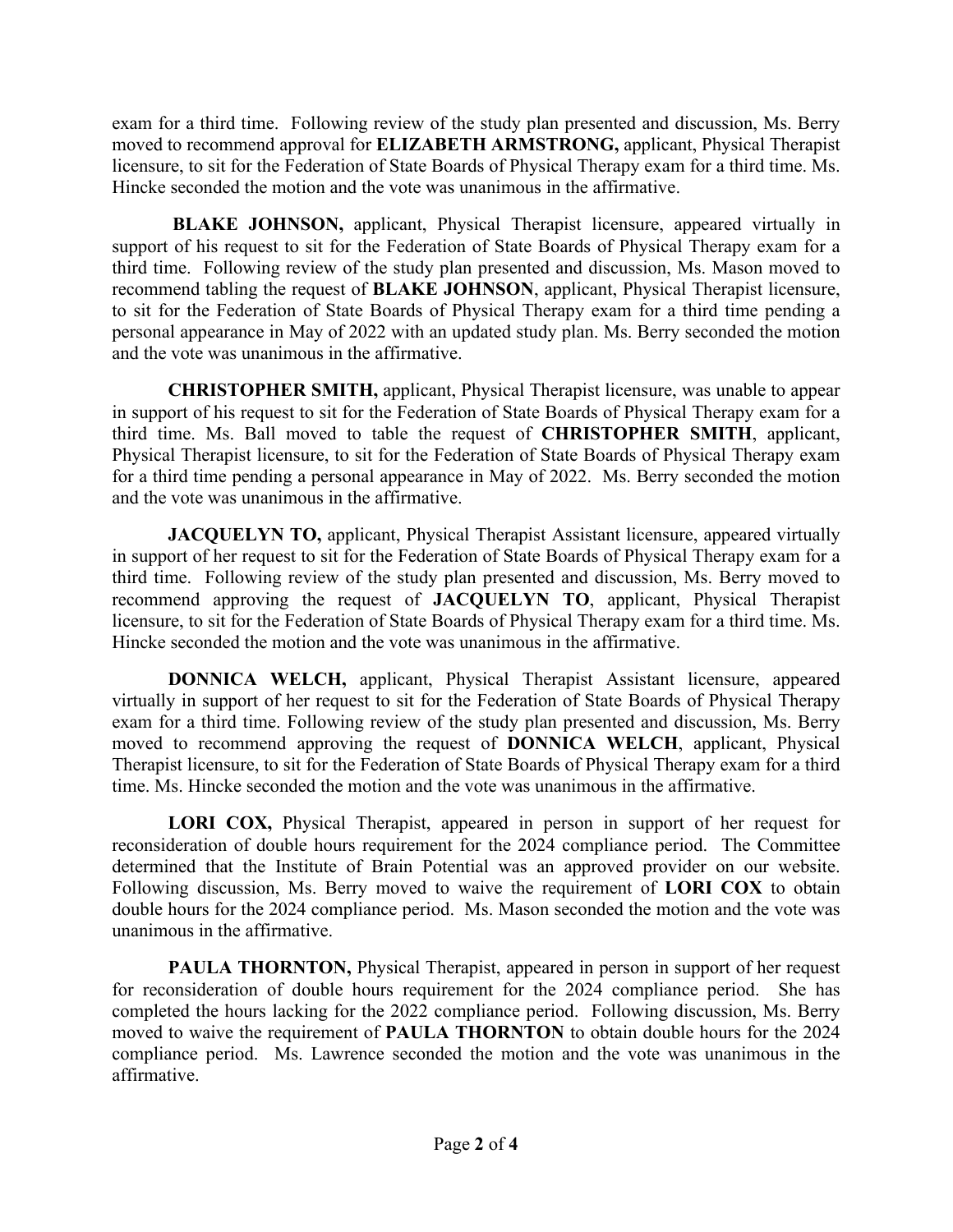Next, the Committee reviewed applications for licensure. Ms. Berry moved to recommend approval of the following incomplete applications for Physical Therapist Assistant licensure pending completion of the files. Ms. Mason seconded the motion and the vote was unanimous in the affirmative.

**WATLINGTON, CHARLIE MARIE NEWTON, JONATHAN PLATNER, EMILY MARIE PRUNTY, SHELBY E WHITTLEY, LANA DANELL FRANCIS, RICHARD KOHL NEMATZADEH, MILAD OWENS, REBECCA LAURENT NGUYEN, PHU TIEN** 

**LANE, JESSA MCCLARY, BRYSON BLADE ENGLE, ANNA EAVES, JAYLEE ANN HUDSON, BRITTNEY NICOLE BECERRA, LAURYN ASHLEIGH WAKEFIELD, DESIRAE HASSELWANDER, JENNIFER ANN** 

Ms. Berry moved to recommend approval of the incomplete application of **BRANDI MICHELLE GRUBBS** for reinstatement of Physical Therapist Assistant licensure pending completion of the file. Ms. Mason seconded the motion and the vote was unanimous in the affirmative.

Ms. Berry moved to recommend approval of the following incomplete applications for Physical Therapist licensure pending completion of the files. Ms. Mason seconded the motion and the vote was unanimous in the affirmative.

**WATSON, CHELSEY F HENSON, KRISTIN ALEXIS PASQUE, COLIN BLOCK, BETHANY EDDY, JAMES ROBNETT, KATELYN MARIE UPCHURCH, JESSICA VAUGHN, SHAELYN NICOLE KEMP, BAILEY PALLADINO, CHLOE ALYSSA HART, MARY CURREN BOVARD, BAILEY MARIEA BROWN, STILLMAN FREDERICK WAGNER, CAROLINE A HAYES, KOLE SABETI, AZIZ EDWARD LOUK, MEAGAN EMILY CAPPS, KIRBY FORREST, BAYLEE T DOLESE, CATHERINE RENNIE JESTER, CAILI RENEE ANDERSON, DALLIN CURTIS SHREVE, HOPE LATTA, LAUREN** 

**FORD, KATHRYN JUDITH OWEN, KALLY MARIE TRUJILLO, VANESSA CHAMBERLIN, HAILEY MORGAN GRAHAM, BLAKE ALLEN PLUMMER, COURTNEY NICOLE ENLOE, KAYLA RENEE DEASON, CASADY JO WINTERTON, TANNER ELISE LAM, VINH NORRIS, HANNAH BROOKE LUKER, LOGAN FAERBER, KEITHEN TANNER KINNAMON, ANDREW WILLIAM COLEMAN, KENDRA LEIGH ESTES, ELIZABETH ANN BURKE, BENJAMIN ROBERT LING, KATHI JEAN MILLER, MARIEL PARK, MARY JARET Q ZOLLARS, JEAN ANNE BECKNER, MATTHEW ALLEN CLEMENT, PAIGE MICHELLE JORDAN, JARED JAMES**